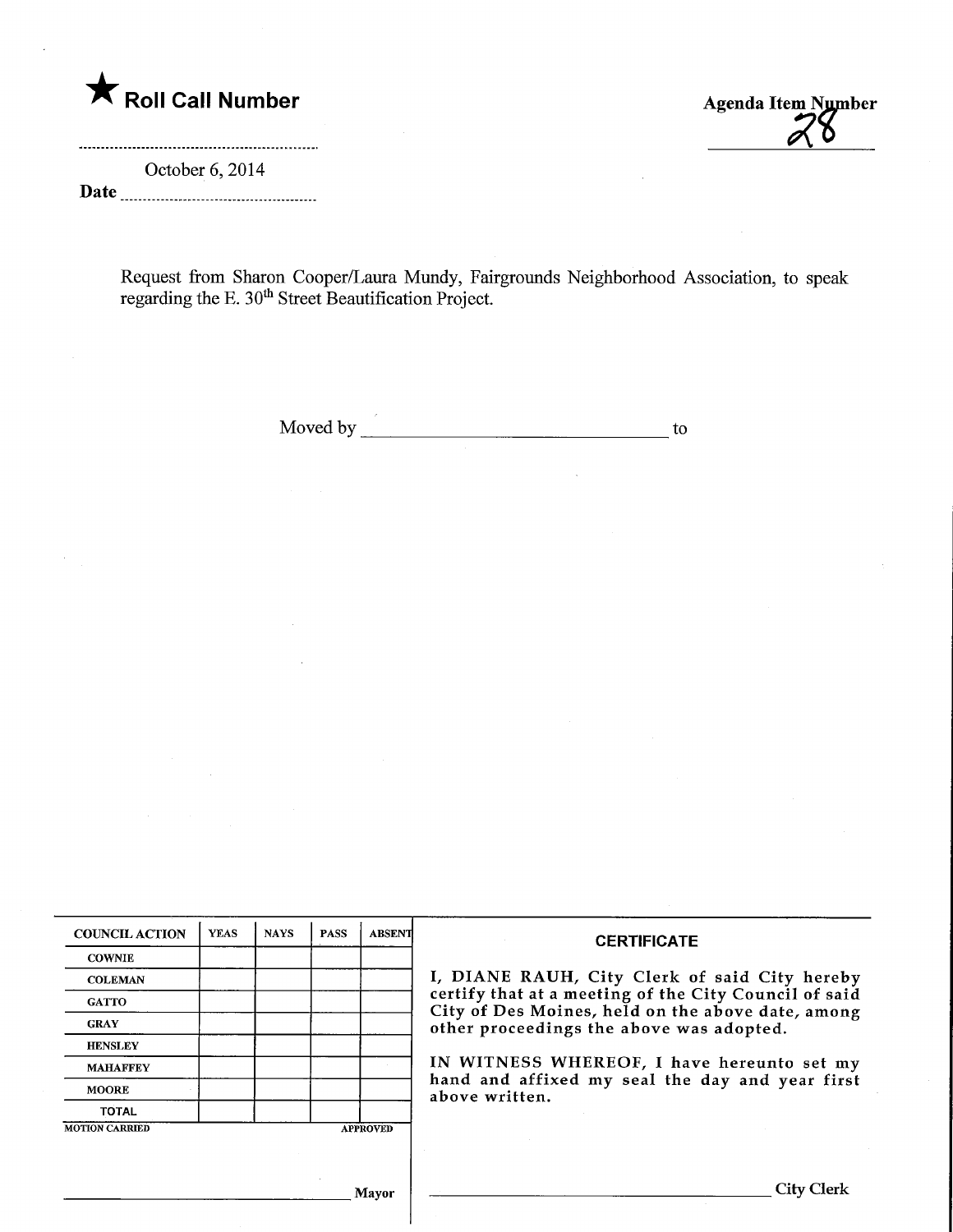September 29, 2014

Scott Sanders City Manager City of Des Moines 400 Robert D. Ray Drive Des Moines, IA 50309

Re: East 30<sup>th</sup> Street Streetscape Project Request for Planning Assistance

Dear Mr. Sanders,

The Fairground Neighborhood Association (FNA) would like assistance in initiating a streetscape concept plan for East 30<sup>th</sup> Street. Attached you will find our Request for Planning Assistance. This request has been prepared by our Beautification Committee.

The Fairground Neighborhood Association, the Beautification Committee, and the residents of the Fairground Neighborhood are looking forward to working with the City throughout the process of developing a concept plan for streetscape improvements.

If you have any questions, please feel free to contact me. My contact information is listed below. Thank you again for embarking upon this journey with us.

Yours truly,

 $h$  as  $r$ ooper/en

Sharon Cooper, President Fairground Neighborhood Association PO Box 8057 Des Moines, IA 50301

515-975-1744 (Cell) 515-280-9323 (Home) FNA50317@outlook.com (Email)

/lm

Enc.4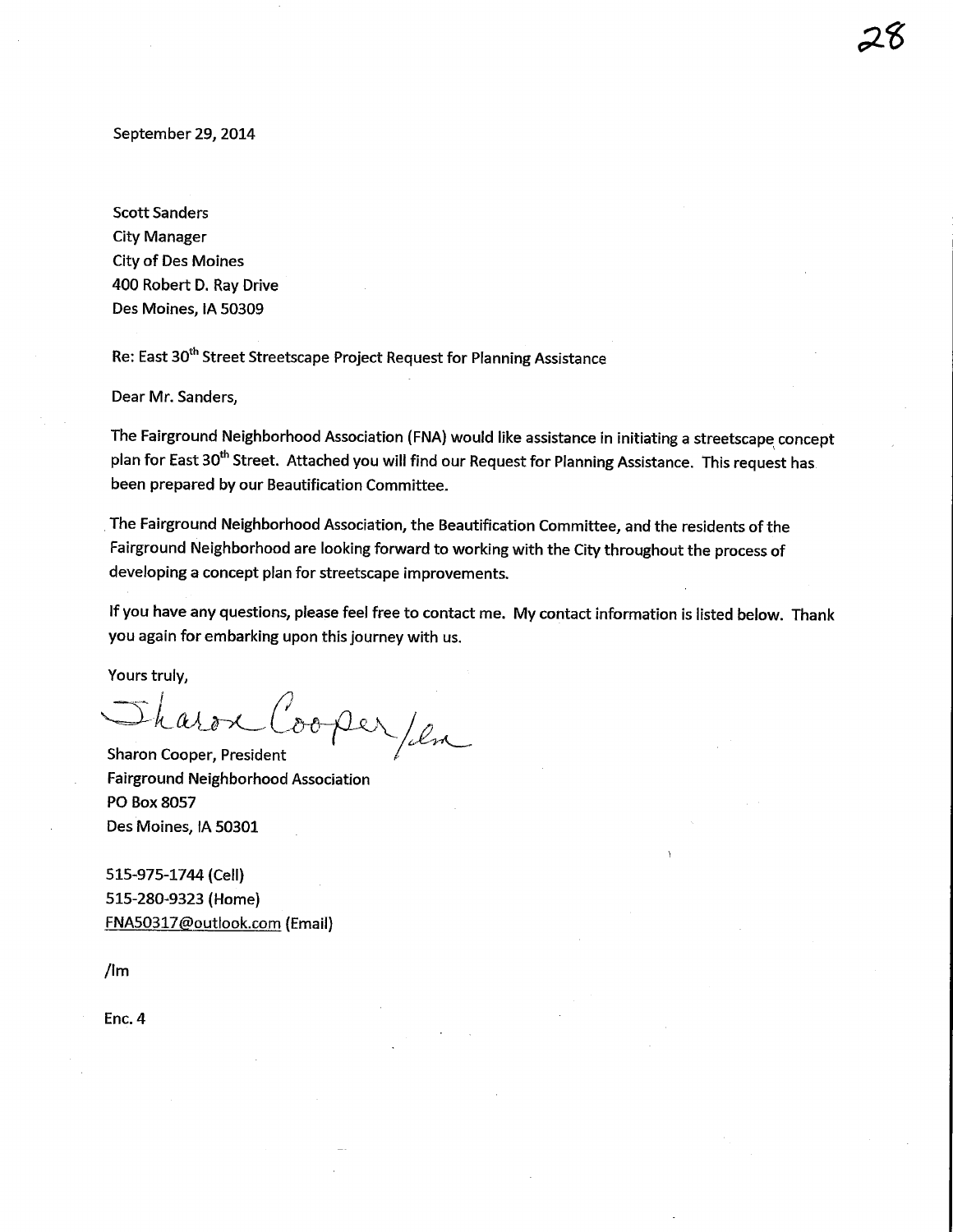## Request for Streetscape Project East 30<sup>th</sup> Beautification

#### A. Details on the proposed project location

#### Project Location and Boundaries

The East 30<sup>th</sup> Street Streetscape Project is located within the boundaries of the Fairground Neighborhood Association (FNA). The corridor affected by this project is East 30<sup>th</sup> Street bound by University Avenue on the north end and by Dean Avenue on the south end. The proposed project corridor is approximately one (1) linear mile.

University Ave., Walker St., Maple St, Lyon St., Des Moines St., Grand Ave., Capitol Ave., Walnut St., Logan Ave., and Dean Ave. all intersect directly onto E. 30<sup>th</sup> St. on the east side of the corridor, with University Ave., Grand Ave., Walnut St., and Dean Ave. being main thoroughfares.

#### Land Use

The west side of the corridor is comprised of fourteen (14) businesses, and six (6) single family dwellings. These are listed from North to South.

| Quik Trip - University Ave. to Walker St.  | Econo Lodge - Grand Avenue to Capitol     |
|--------------------------------------------|-------------------------------------------|
| Sta-Rite Transmission - Walker St.         | : Ave.                                    |
| Single family dwelling - Maple St.         | $C J's Bar - Capital Ave.$ to Alley       |
| Hawkeye Tack and Western Wear - Maple      | Home Plate Diner - Alley to Walnut St.    |
| St. to Lyon St.                            | Diane's Beauty Shop - Walnut St.          |
| Two single family dwellings - Lyon St.     | Marty's Barber Shop - Walnut St.          |
| Greater Iowa Credit Union - Des Moines St. | Rumor's Tattoo Parlor - Walnut St.        |
| Three single family dwellings - Des        | Fairground Hardware - Walnut St. to Alley |
| Moines St. to Alley                        | Gerri's - Alley to Logan Ave.             |
| Cans - Alley to Grand Ave.                 | S & H Electric - Logan Ave. to Dean Ave.  |

The east side of the corridor is comprised wholly by the western edge of the Iowa State Fairground. East 30<sup>th</sup> St. is the gateway to the Iowa State Fair, with the main entrance to the Iowa State Fair being at Grand and East 30<sup>th</sup>. The Iowa State Fair draws approximately one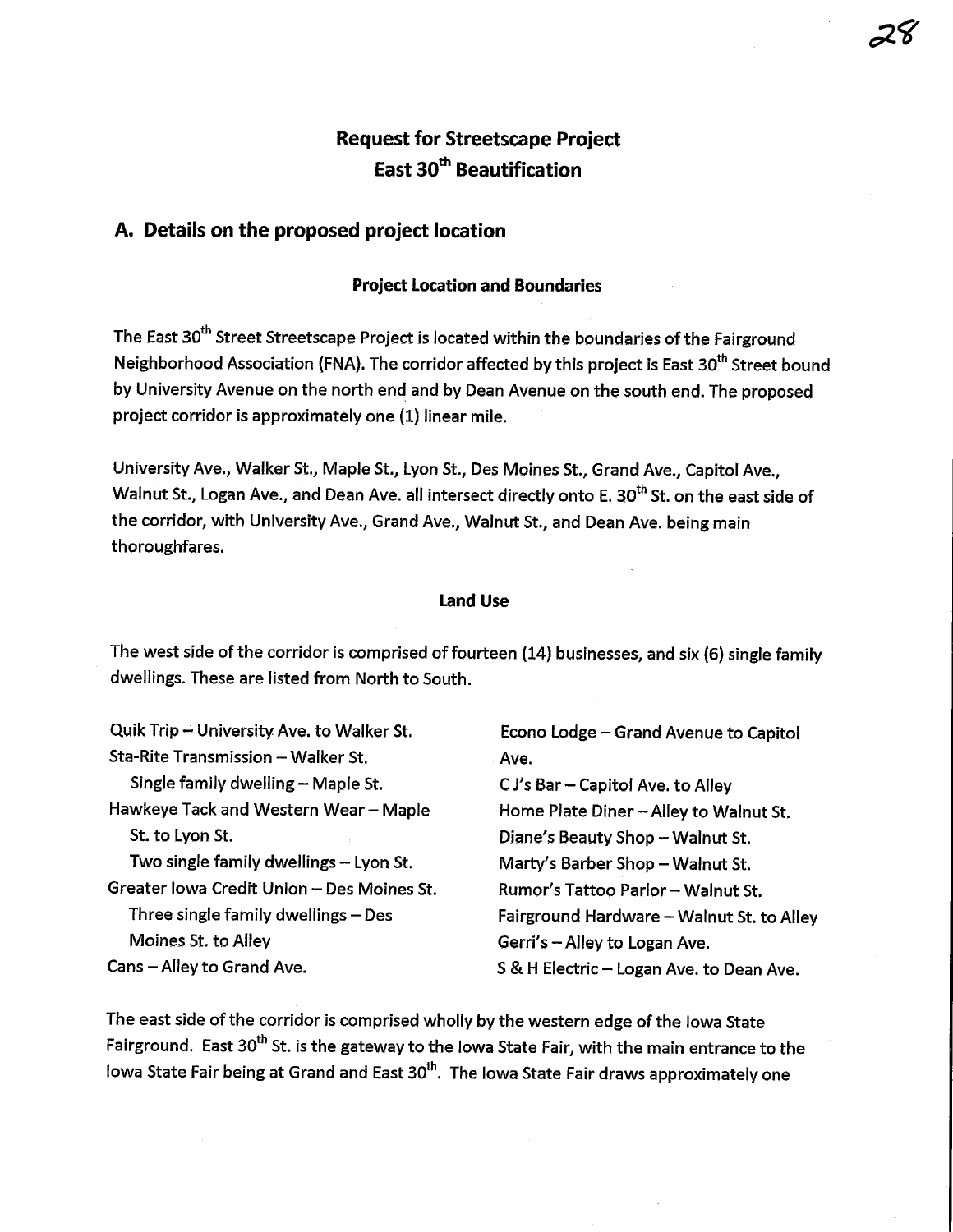million visitors every year. The Iowa State Fair holds numerous events throughout the year, drawing people to this area year-round.

#### Existing Conditions

Many of the homes and businesses on the west side of East  $30<sup>th</sup>$  St. appear rundown and neglected. Sidewalks are broken and buckled, creating a hazard for pedestrians. The drainage area by the Econo Lodge is unsightly and accumulates much litter.

East 30<sup>th</sup> St. is a narrow four lane road. This busy thoroughfare has narrow lanes and needs to be resurfaced. Potholes along the entire length of the road present a great risk for motorists. The street is a heavily traveled truck route and serves as a vital gateway to the Iowa State Fairgrounds.

In addition to East  $30^{th}$  being the primary focus of this beautification project, it is also a major thoroughfare within the city of Des Moines. Future connection to the MLK Jr. Parkway (SE Connector) will likely increase travel along E.  $30<sup>th</sup>$  St.

Now is the time to address this project as it goes hand in hand with the re-decking of the East 30<sup>th</sup> Street viaduct, and the construction of the SE Connector.

#### Suggestions for improvements

We would like to make the East  $30^{th}$  Corridor a more pedestrian friendly area with retail shops and restaurants. We advocate a sidewalk be added to the east side of the corridor. For beautification purposes, we propose the addition of planters, trees, benches, and decorative garbage receptacles along the walkways.

Street lights similar to those on the Grand Concourse at the Iowa State Fair would further showcase the area, tying in our connection to this historic site. We would also like to have banners and/or flags attached to those street light poles indicating our neighborhood affiliation and our pride in showcasing the Iowa State Fair.

Since East 30<sup>th</sup> is so narrow, FNA would entertain the idea of changing the configuration of the road from a four lane to a three lane, with the inside lane being strictly a turn lane. A traffic study should be considered along with the streetscape concept plan to ensure any reconfiguration of the roadway is appropriate for current and future traffic volumes.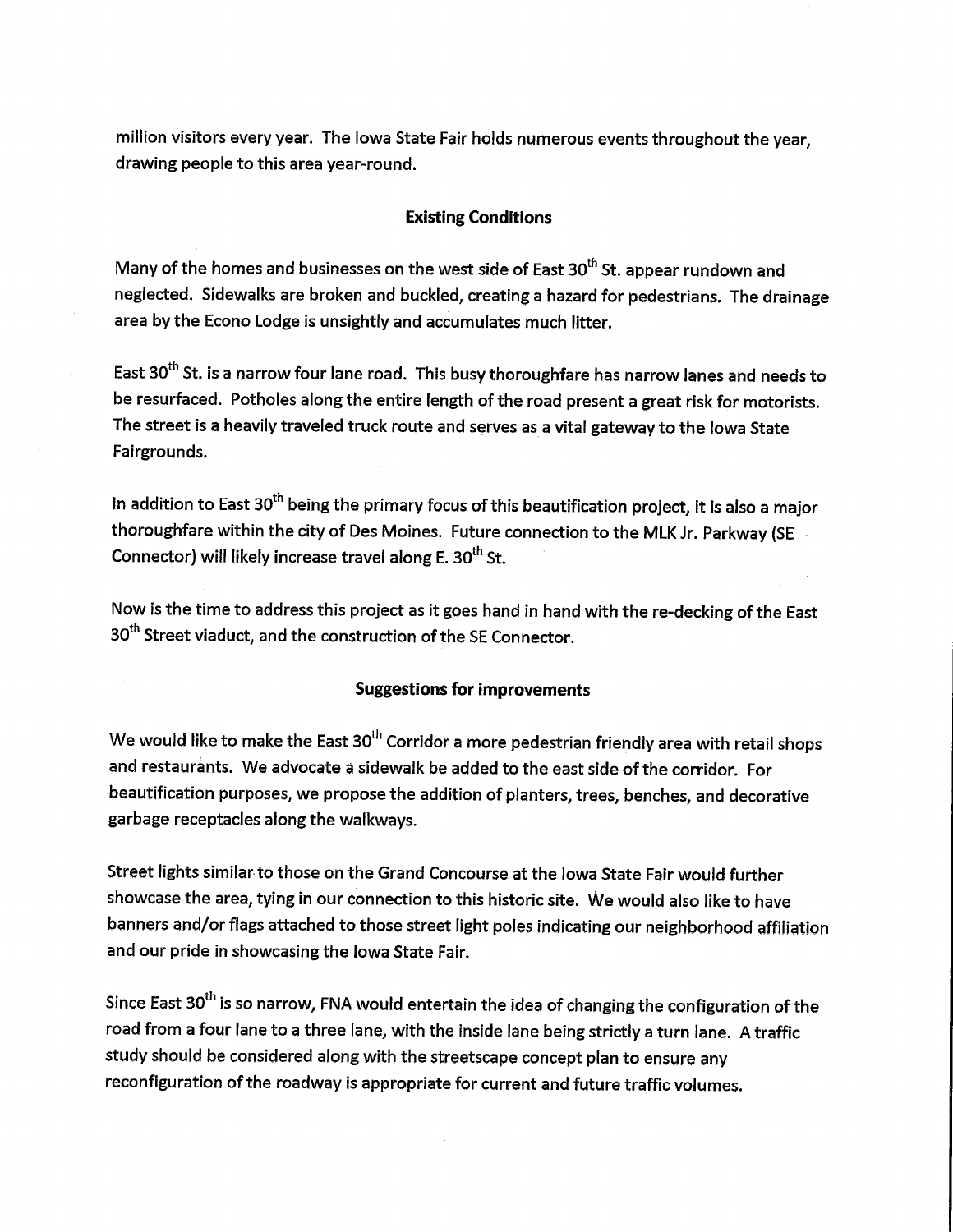FNA has an active membership core that is willing to be involved in this project. Leadership of this Association believes that even more members will participate on this project once it starts moving forward.

The Beautification Committee is comprised of both residents of the Fairground Neighborhood and area business owners. Additional E. 30<sup>th</sup> St. property owners will be asked to participate, in addition to a representative from the Iowa State Fair.

#### C. Ability to match public funds with private funds

We understand that the project lies within the boundaries of the ACCENT Tax Increment Funding (TIF) district. We ask that the City commit some of these funds to the concept plan. The City Streetscape Policy states that additional assistance will be provided to low income groups for planning and implementation.

The Iowa State Fair has indicated they would consider doing the ongoing maintenance of this beautification project. More discussion on this topic will be necessary.

### D. Provide a minimum of 3-5 neighborhood stakeholders

Our stakeholder group/beautification committee is currently comprised of the following individuals:

Laura and Kenneth Mundy - Logan Ave. Carol Hastings - Logan Ave. Sharon Cooper - Logan Ave. Dennis Perry - Des Moines St.

Ken Sobocinski, Owner- Home Plate Diner – East  $30<sup>th</sup>$  St. Maureen Graziano - Walnut St.

We would like to add a seat on our committee for an Iowa State Fair staff or board member. We have petitioned and acquired the signatures of business property owners on East  $30^{th}$  St. showing their support of this project.